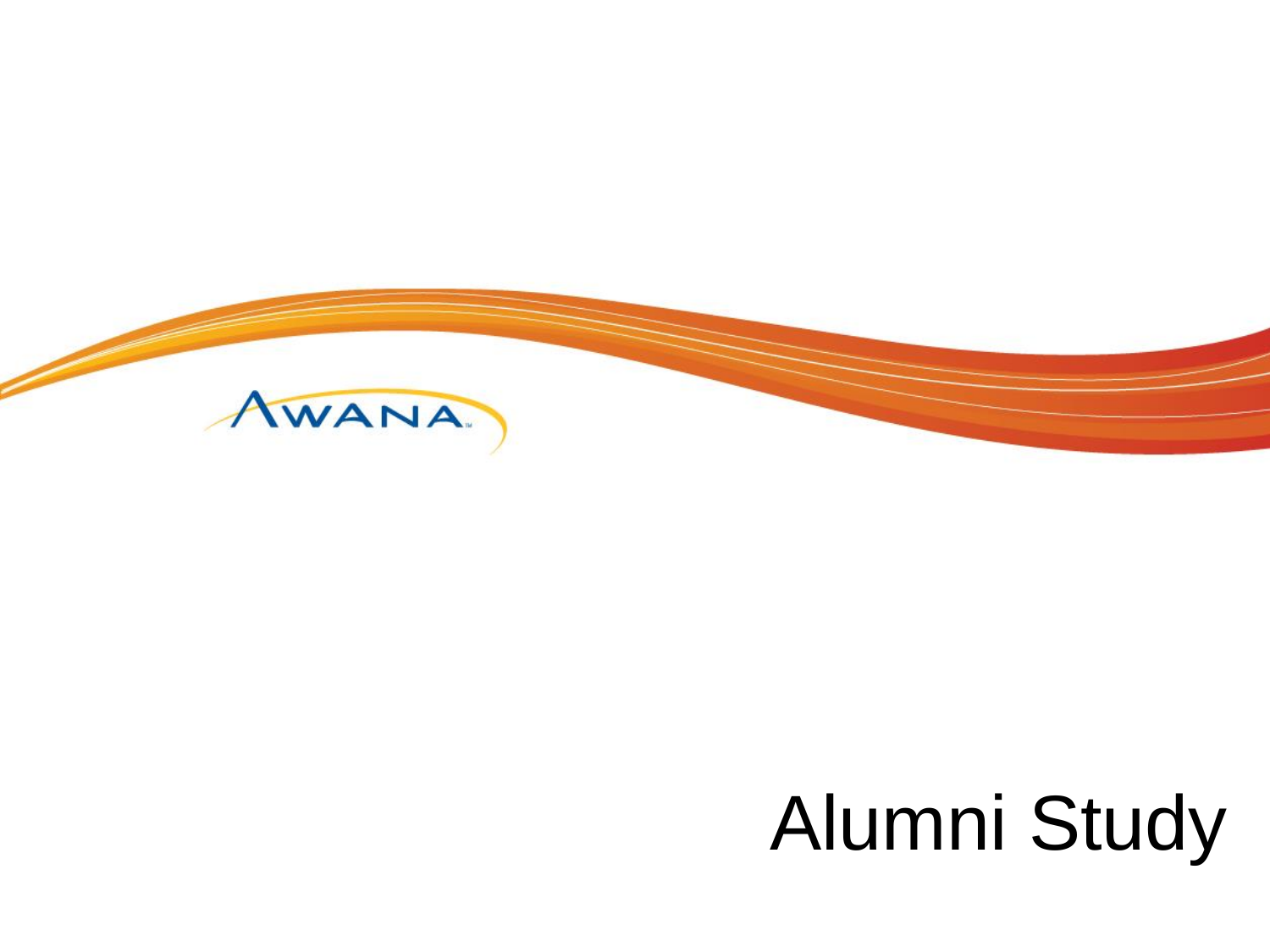# Awana Who We Surveyed:

- Major award winners since 1994
- Typical respondent was between 19 and 32.



100% earned **Timothy** 



92% also earned **Meritorious** 



the Citation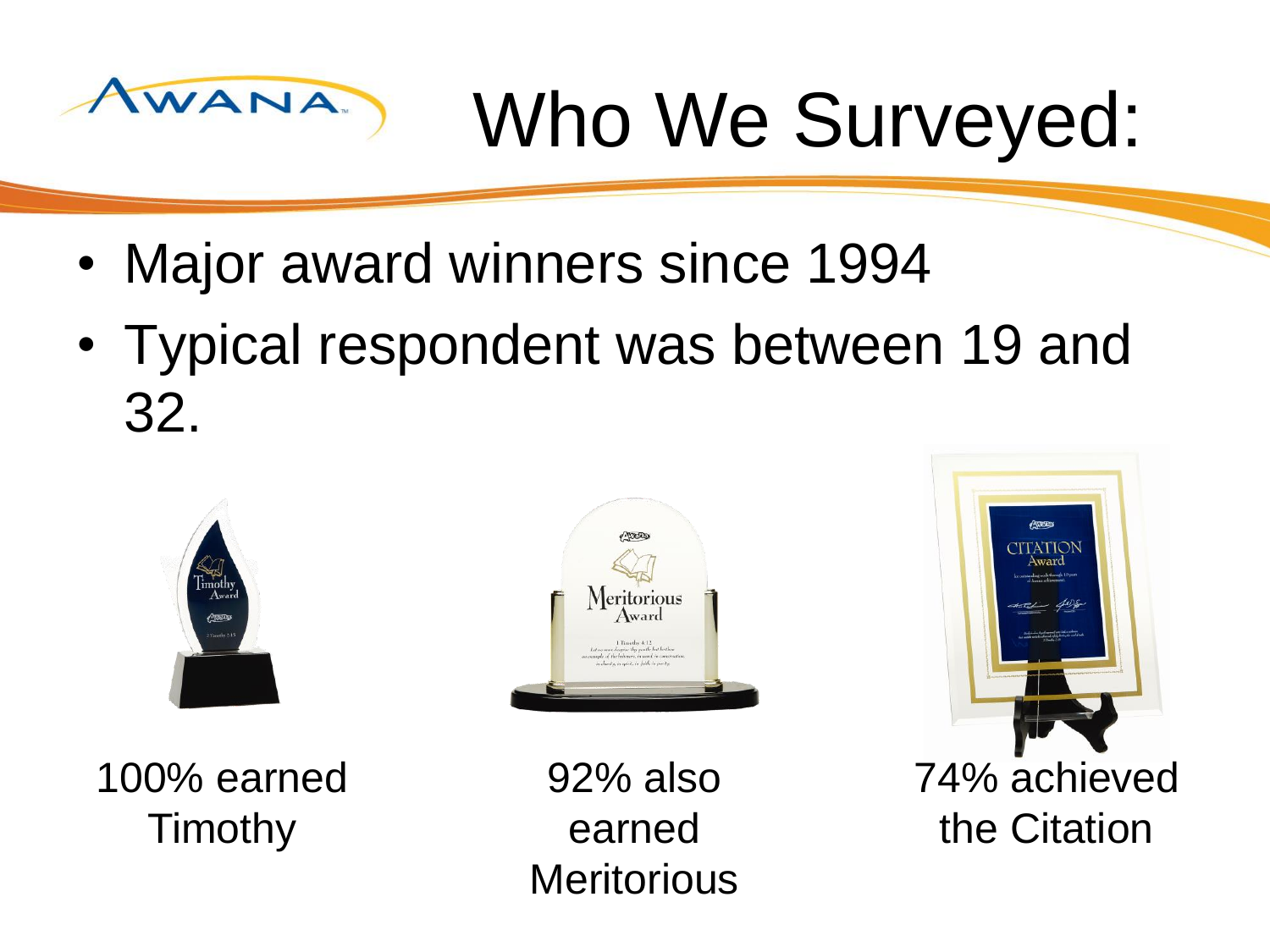

Awana, The Benchmark:

- Our researchers used a 2005 study done by Gallup for Baylor Institute for Studies of Religion as the control
- Some of Baylors' categories:
	- Americans in general
	- Protestants
	- The most religious in America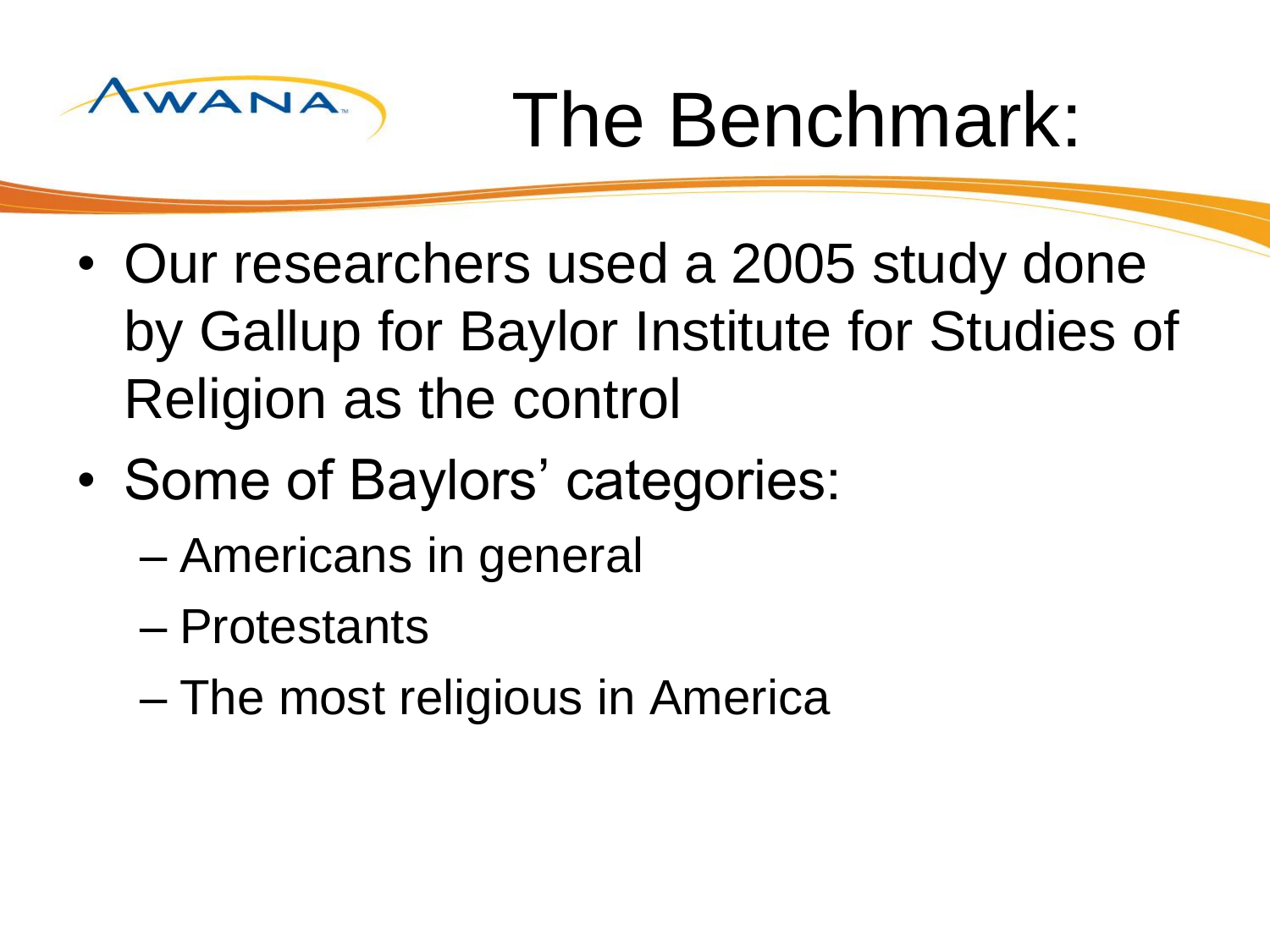

## The First Look:

- Awana alumni are…
	- **far more likely** than other Americans,
	- **much more likely** than Protestants in general, and
	- generally **more likely** than even the most religious segments of America to…
- Have no doubts that God exists
- Believe that Jesus is the Son of God
- Believe their Bible should be taken literally
- Read their Bible
- Attend religious services frequently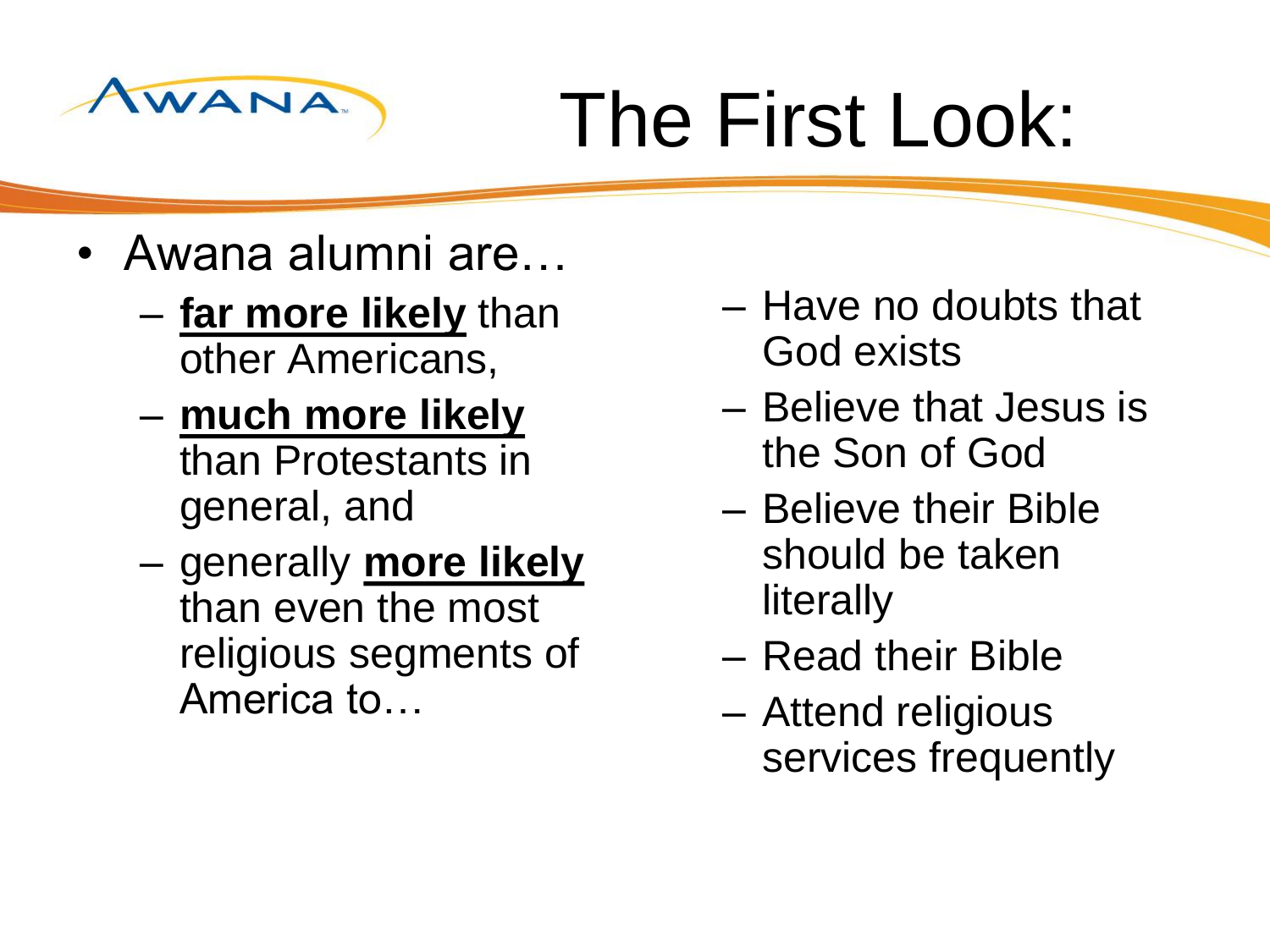

## Awana. The First Look:

- Awana alumni are…
	- **far more likely** than other Americans,
	- **much more likely** than Protestants in general, and
	- generally **more likely** than even the most religious segments of America to…
- Give more money to their church;
- Participate in Bible studies or attend Sunday School;
- Share their faith with friends, family and strangers;
- Believe that sex before marriage is always wrong;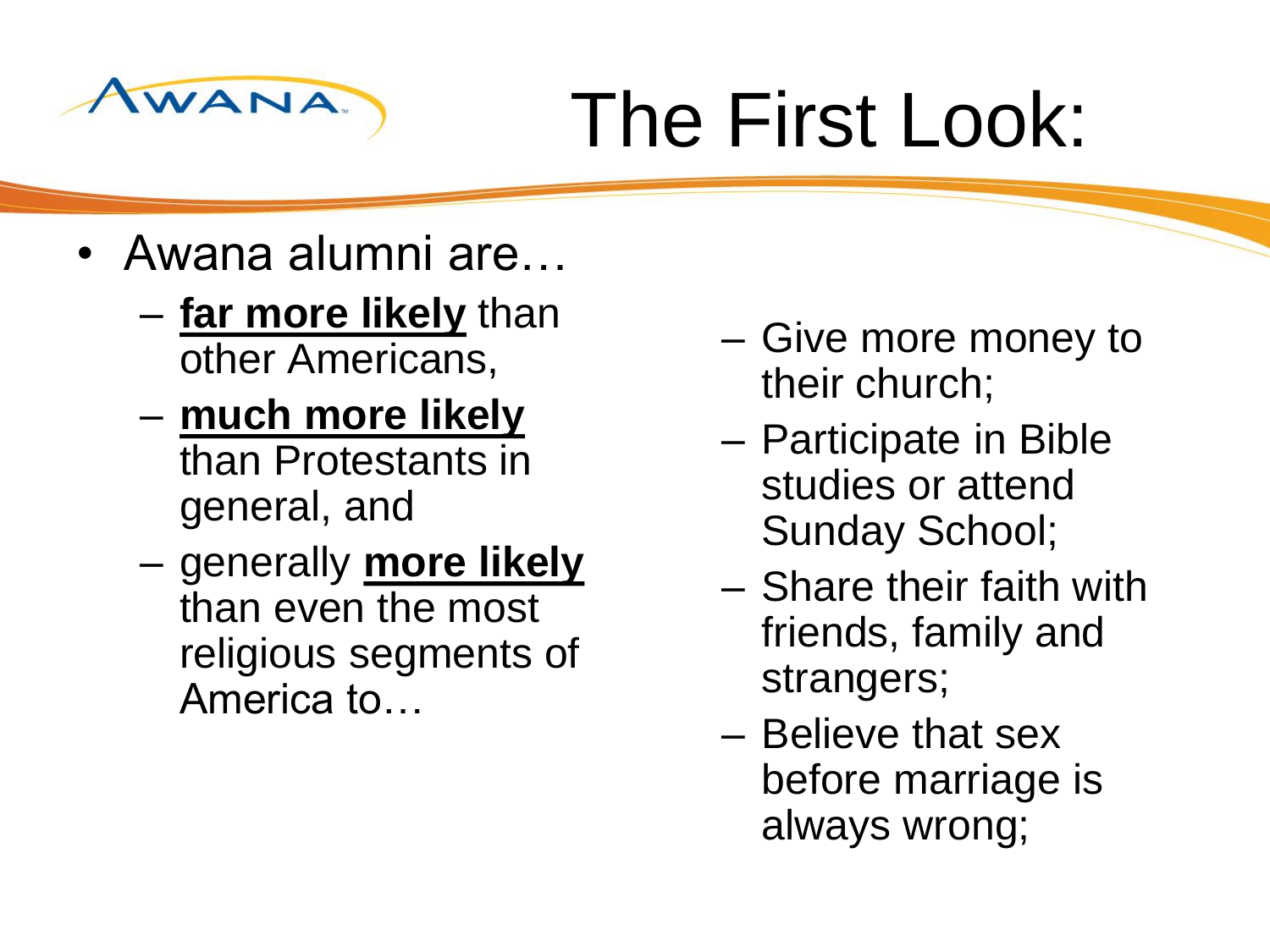

## Awana The First Look:

- Awana alumni are…
	- **far more likely** than other Americans,
	- **much more likely** than Protestants in general, and
	- generally **more likely** than even the most religious segments of America to…
- Engage in missionary/community outreach programs more frequently
- Spend time doing volunteer work, both for their church and their community in general.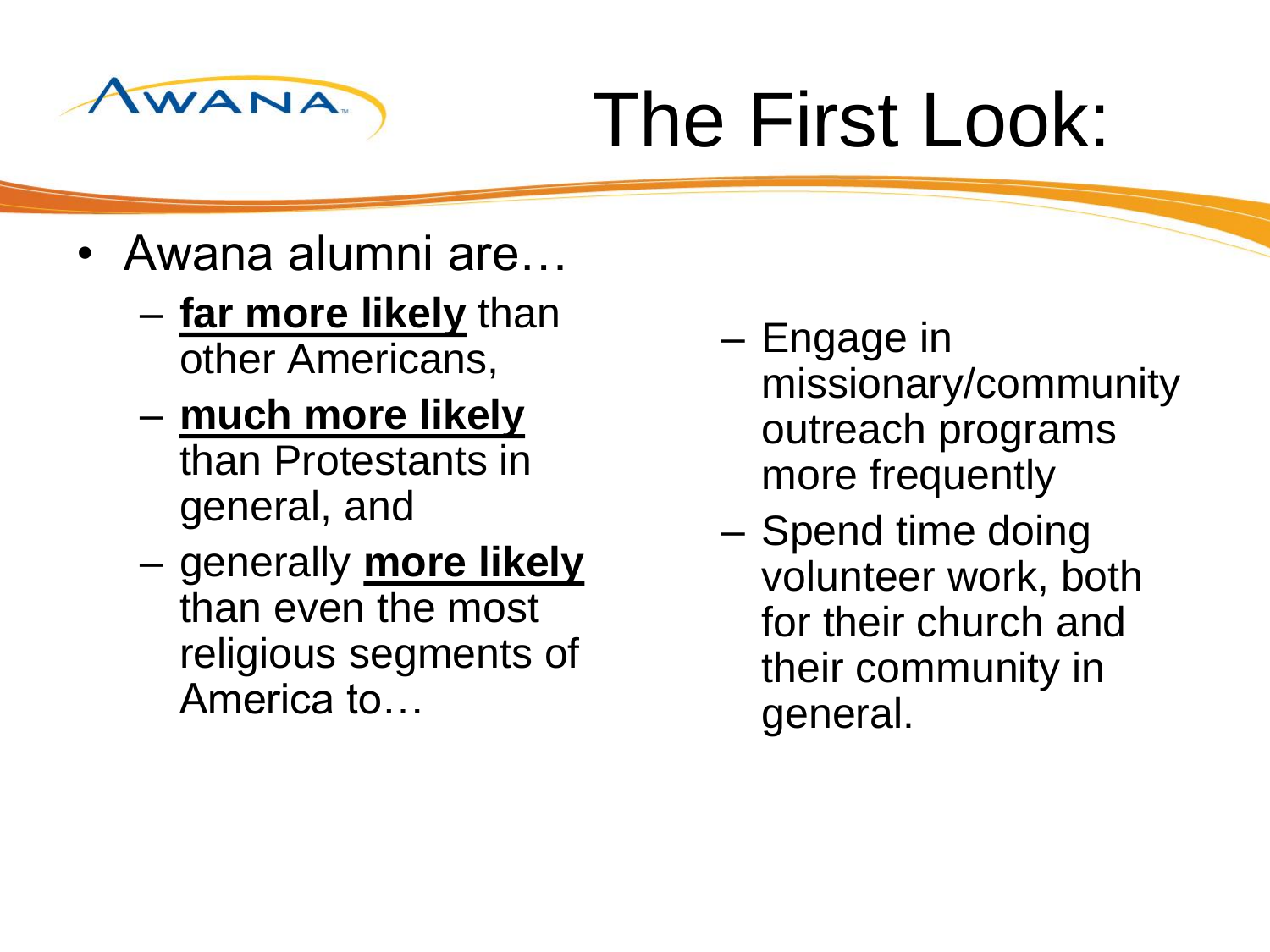#### The Alumni were asked: AWANA

What was the relative importance of each of the primary influences that developed your religious foundation?

- Parents?
- Church?
- Awana?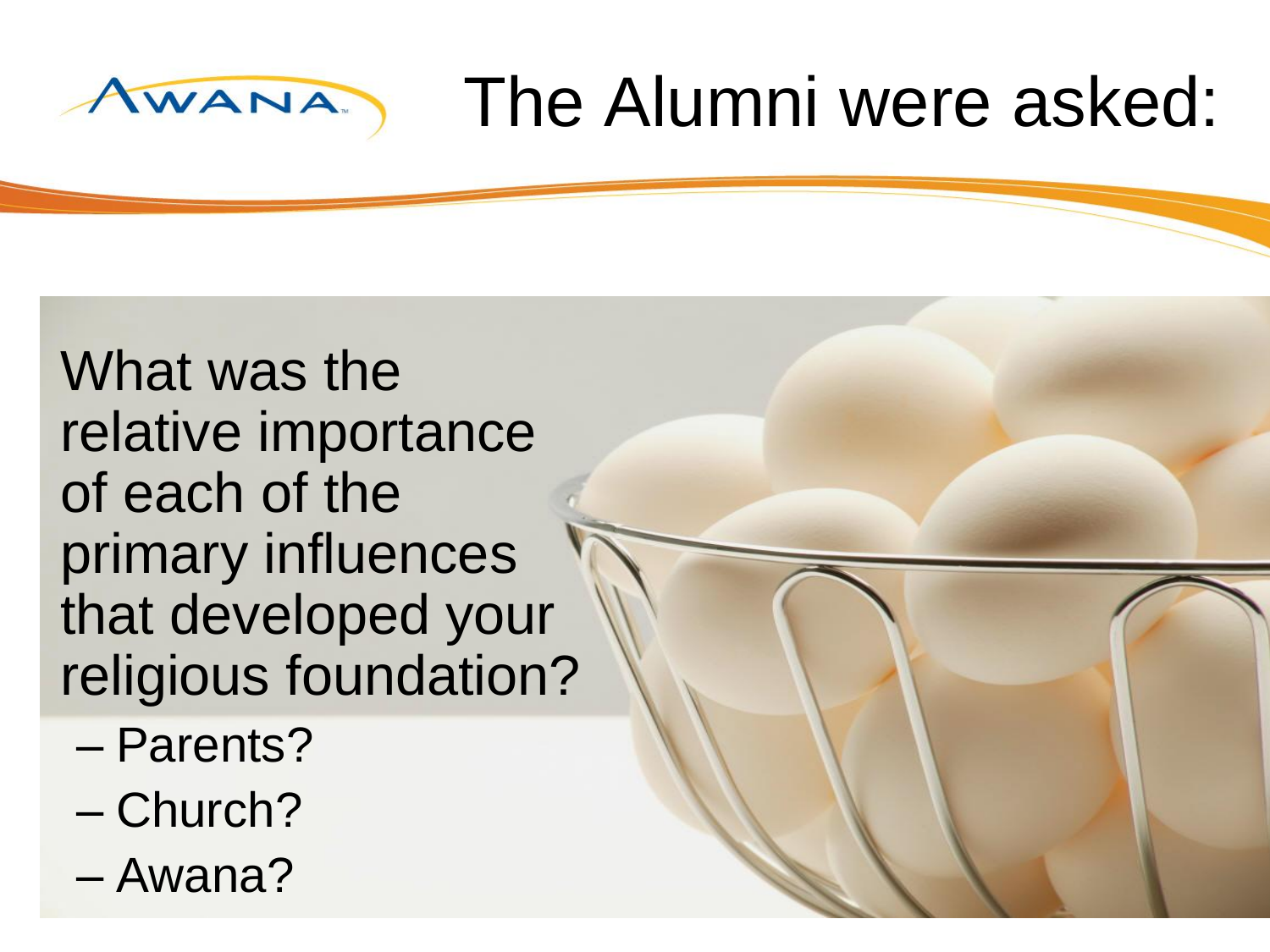# Awana What they indicated:

- Parents
- Church
- Awana

46.7% 26.9% 26.4%

Findings:

- There is a balance between parent and church influence
- Awana was as significant as all other church programs combined.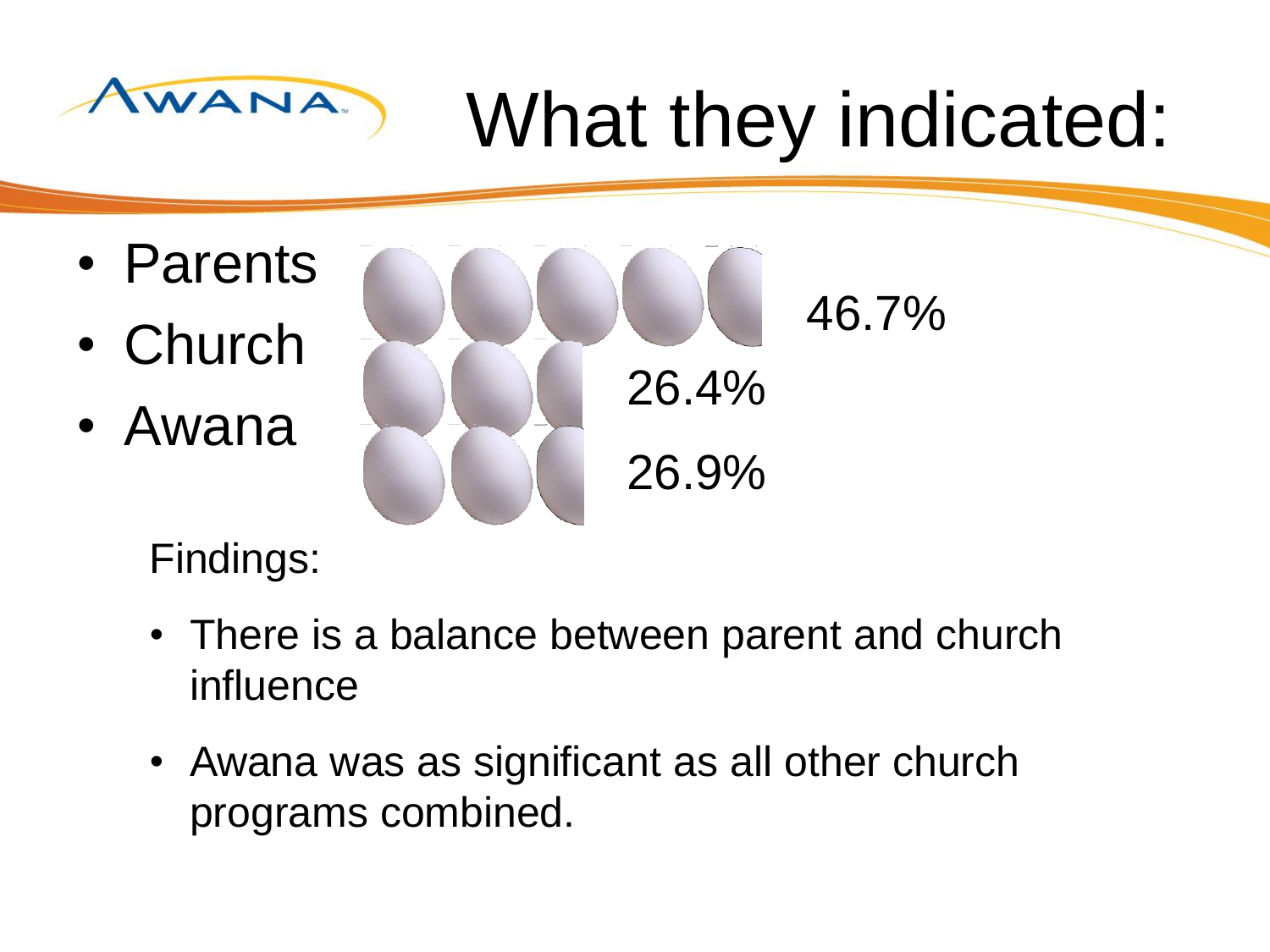

## Awana Religious Beliefs

**Personal Beliefs About God:**

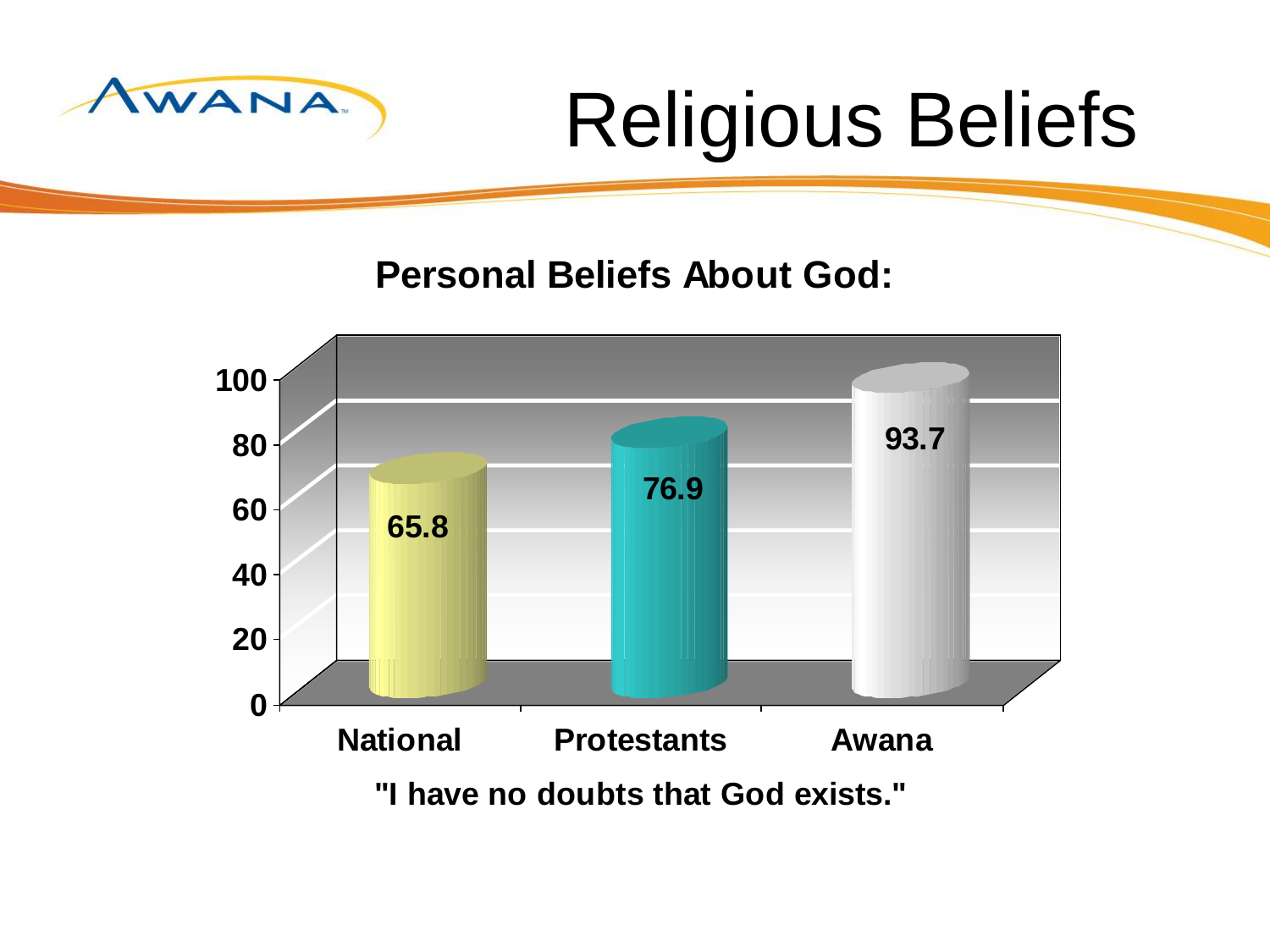

## Awana Religious Beliefs

**Personal Beliefs About Jesus:**

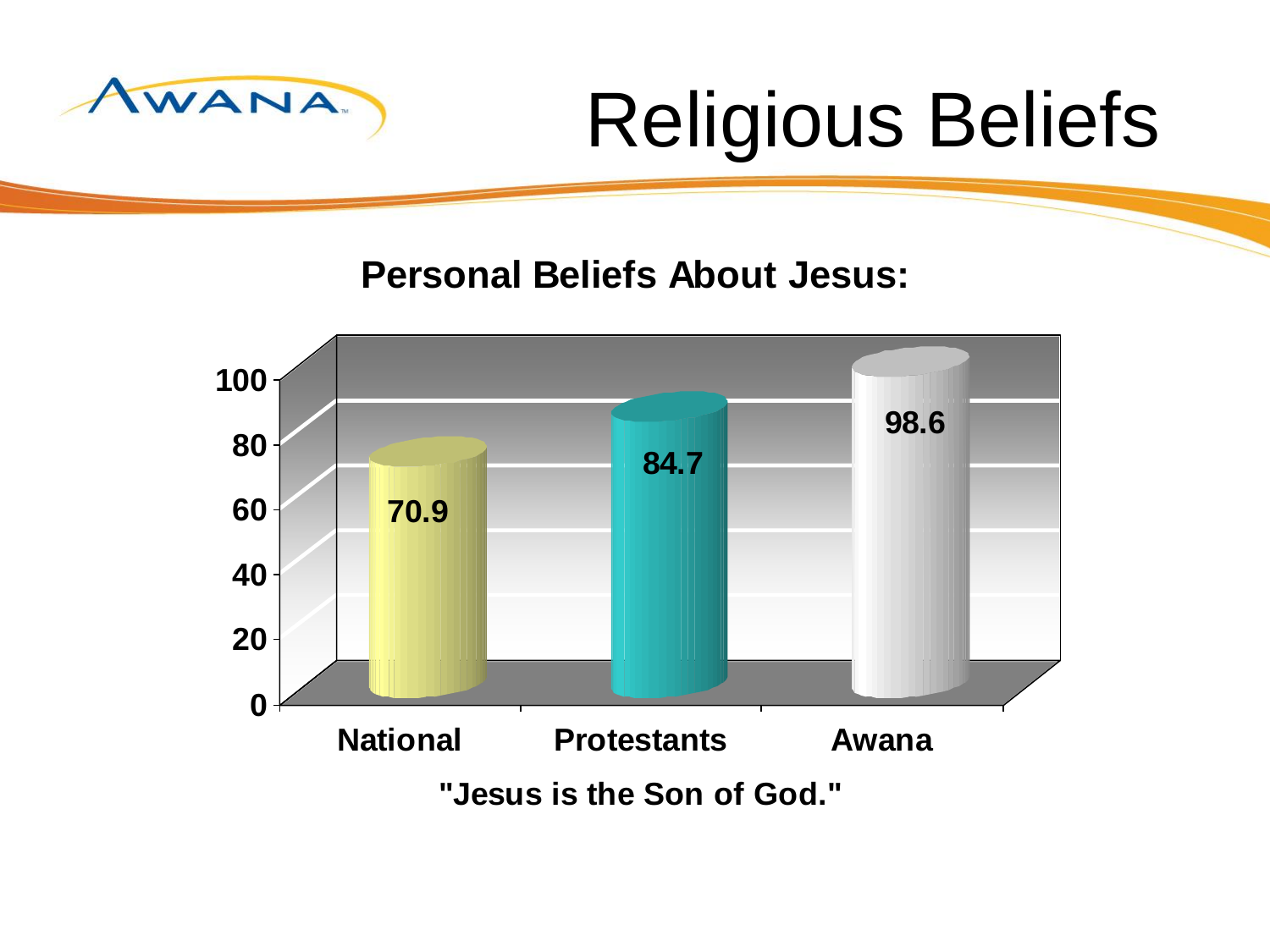

## Awana Religious Beliefs

**Personal Beliefs About the Bible:**

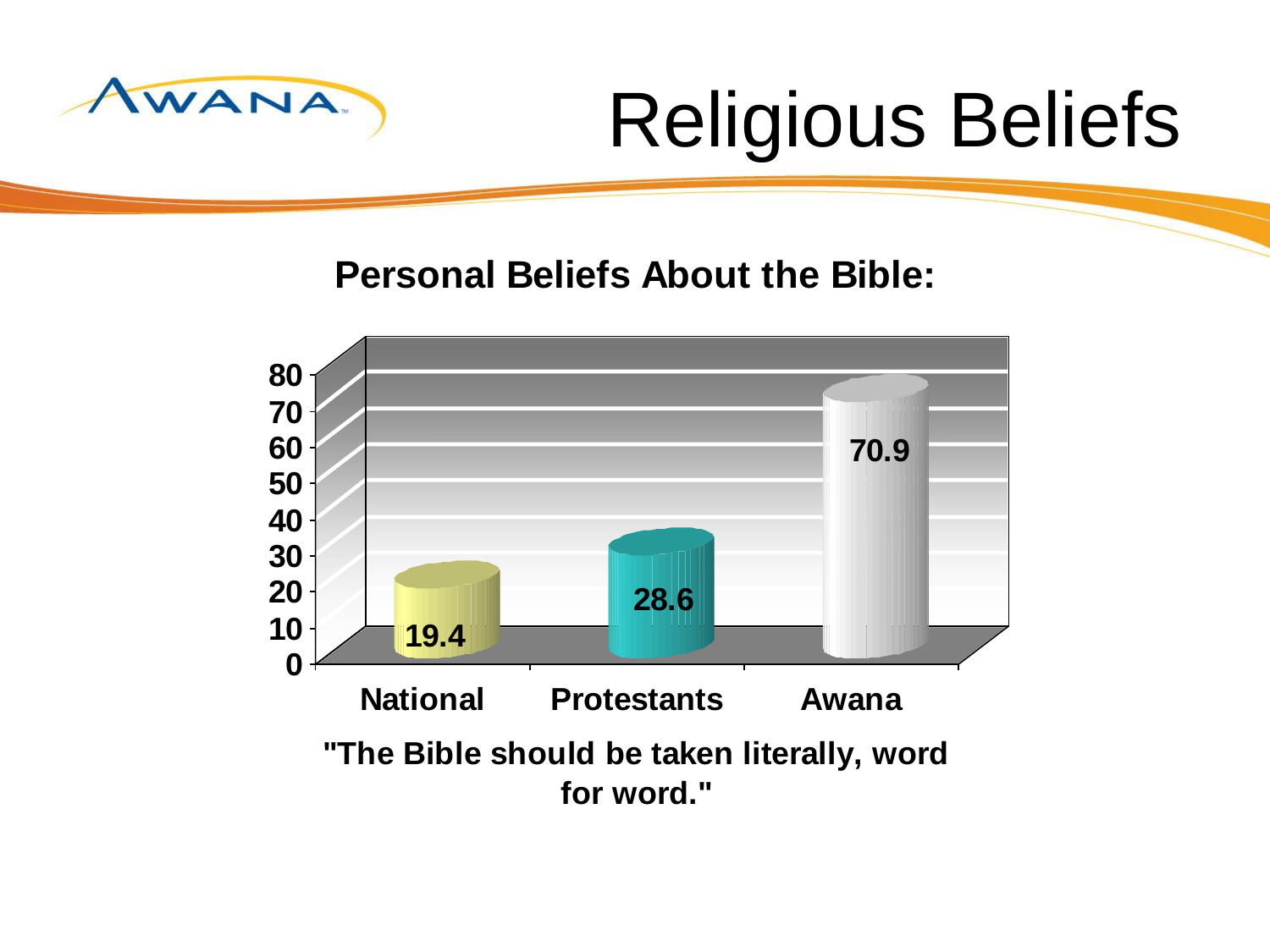

## WANA) Church Attendance

- 13% of Baylor respondents said they attended religious services "once/twice per year or less at age 12.
- At the time of the survey, 36% said they attended church once/twice per year.
- *This represents a 2.7 fold increase in those not attending church.*

#### **Attended church twice a year or less**

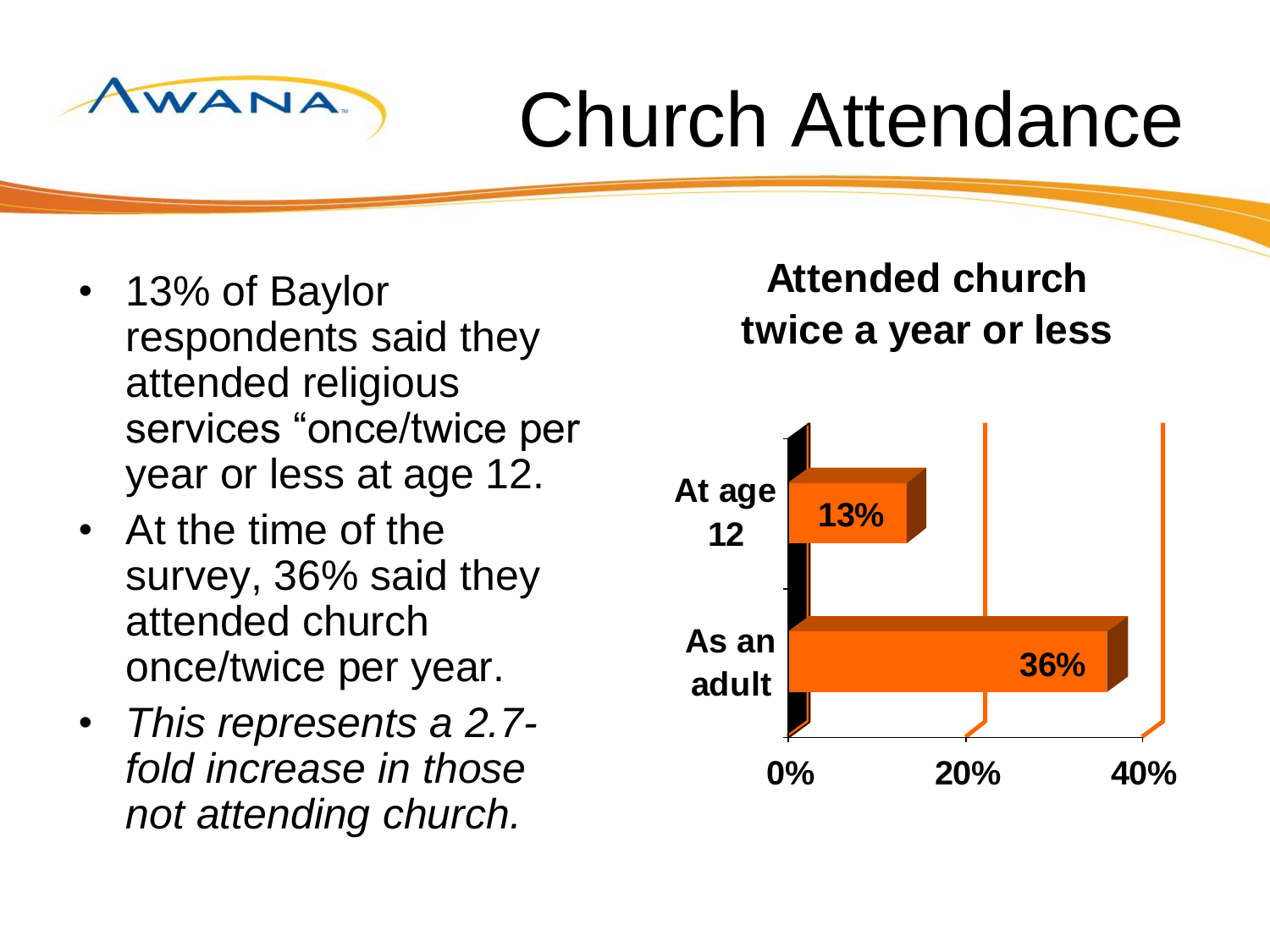

## WANA) Church Attendance

- Among Awana alumni as adults, 92.7% were *still* attending church "about weekly" or more frequently.
- Only 1.8% of Awana alumni have dropped out of church attendance (once or twice a year or less).

**Attended church twice a year or less**

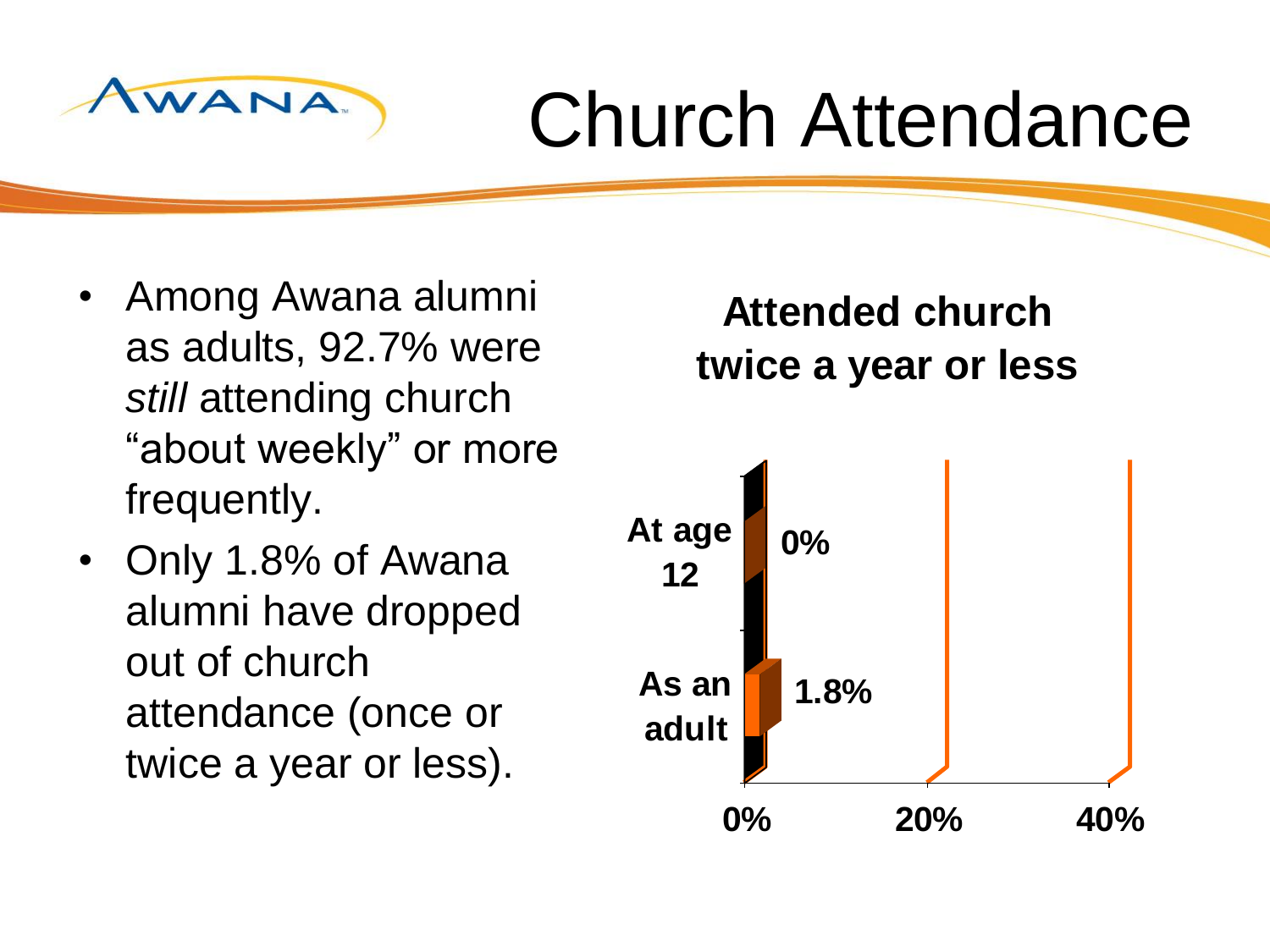### Continued Discipleship

• Awana alumni are 64% more likely to participate in Bible study groups—than those who attend services weekly or several times a week.

AWANA

• *It is reasonable to infer that Awana has instilled in their alumni a desire to learn about their faith.*

#### **Participated in Bible Study last month:**

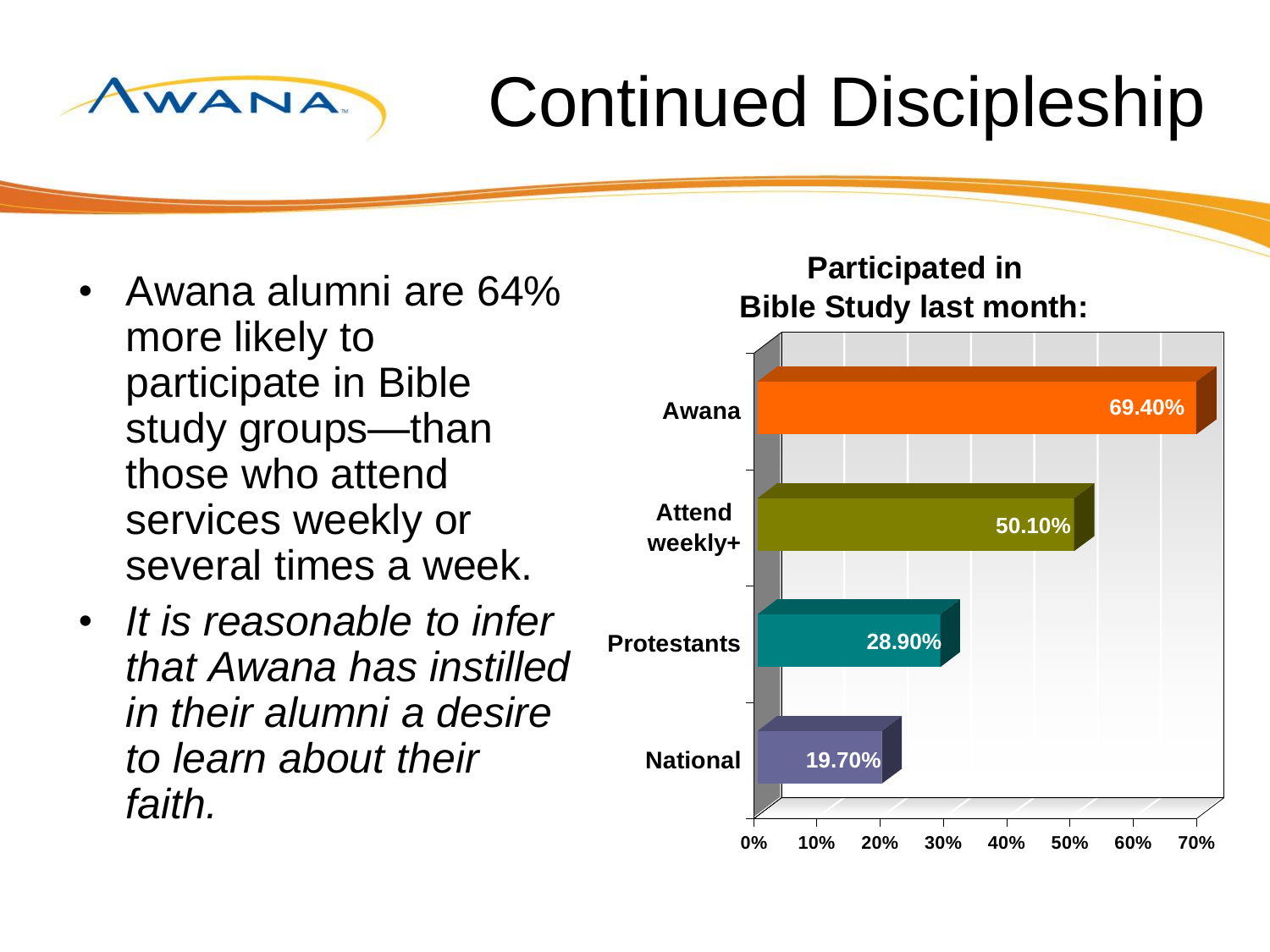### Continued Discipleship

• Awana alumni are far more likely than others to have participated in a small group or discipleship activity last month.

AWANA

• *Awana has instilled not only a desire to learn about their faith, but also a desire to grow personally in their faith.*

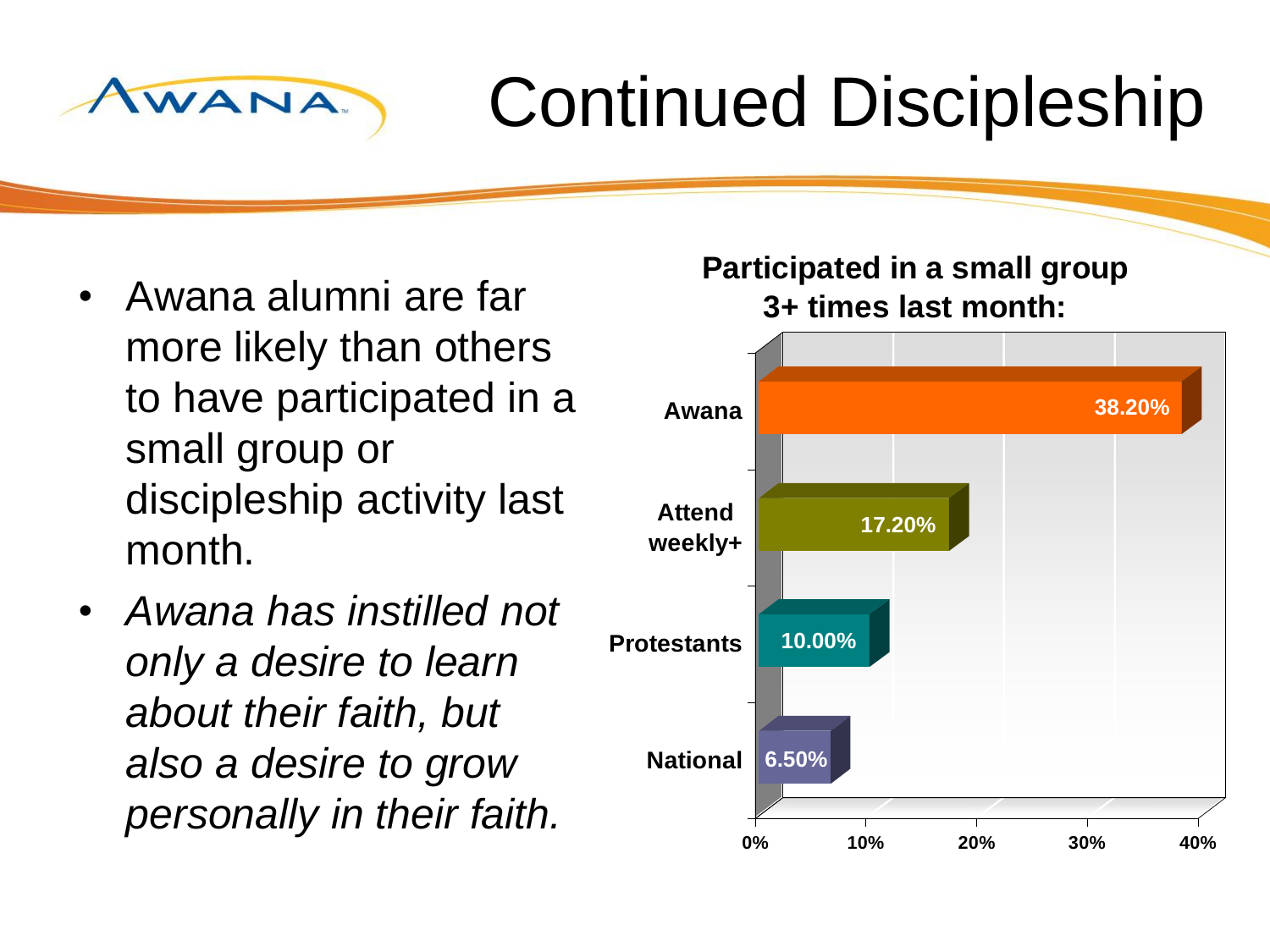

## Church Committees

• Awana alumni have not made committee work more of a priority than other groups.

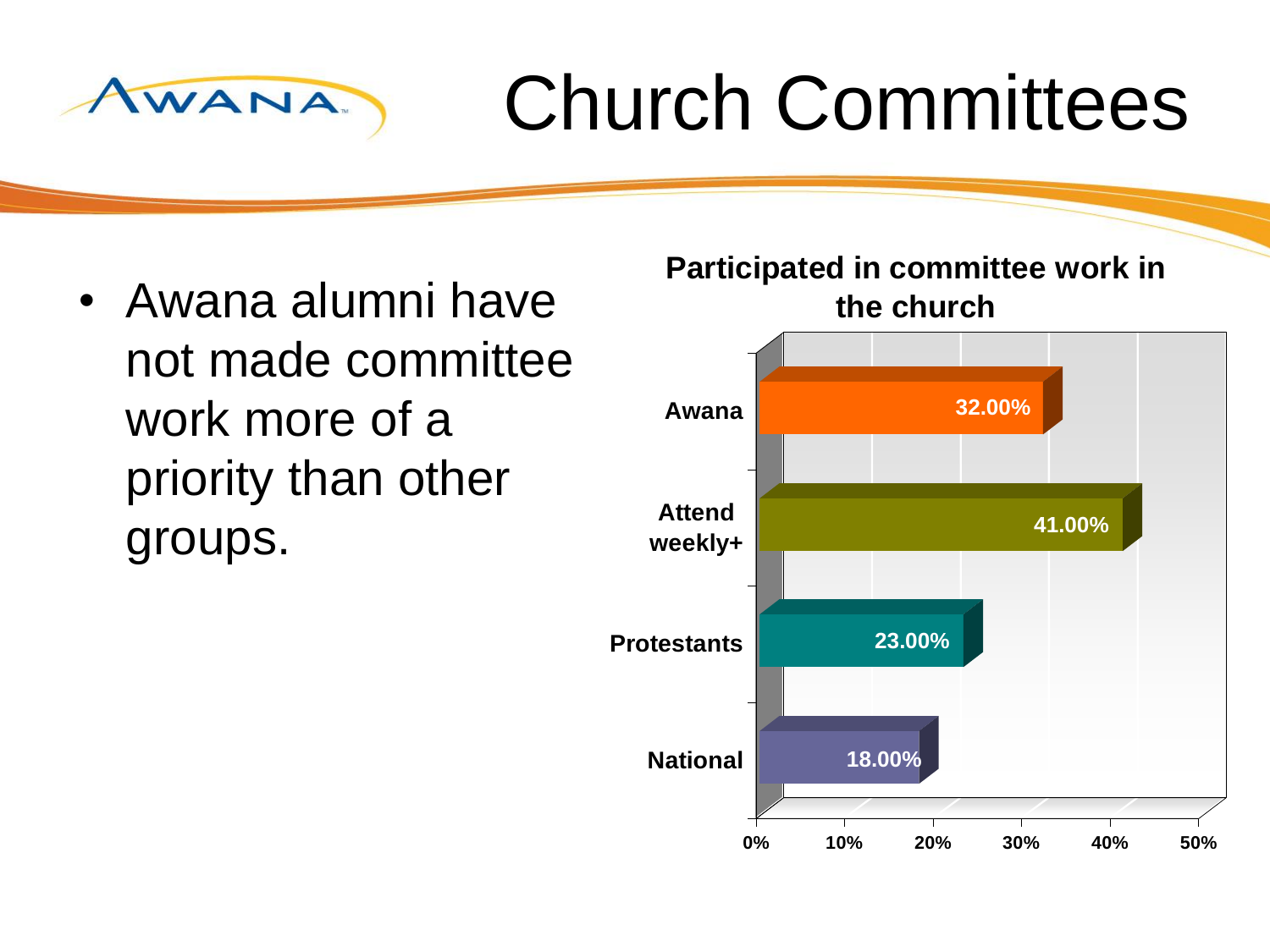

## Volunteerism

- Engage in community volunteer work?
- Spend five hours or more per month doing it?
- Volunteer in their church?
- Awana alumni are **twice** as likely
- Awana alumni are **three times** as likely
- Awana alumni are **four times** as likely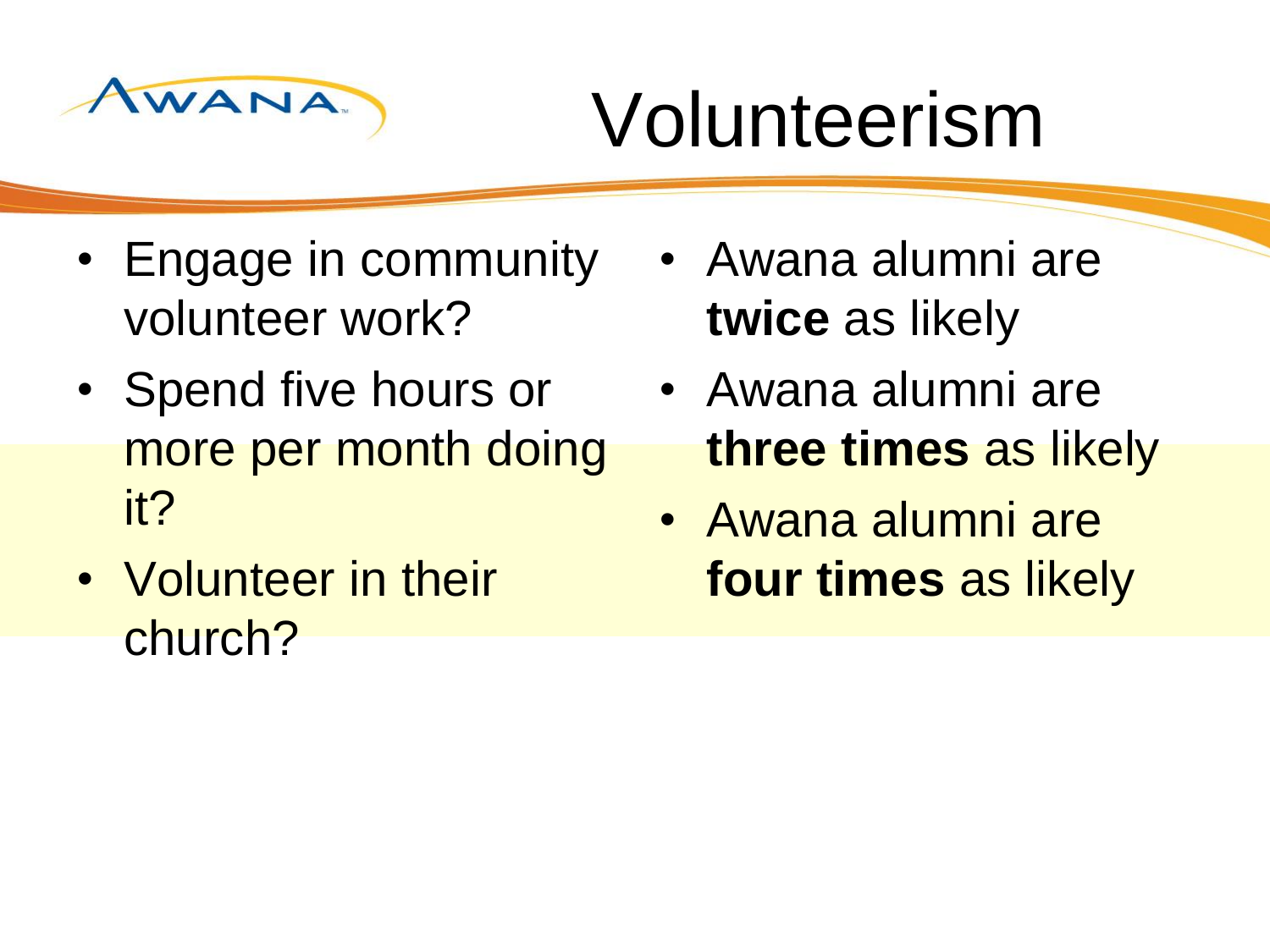

## Giving

• Despite being young and therefore less financially secure, Awana alumni annually gave to their church…

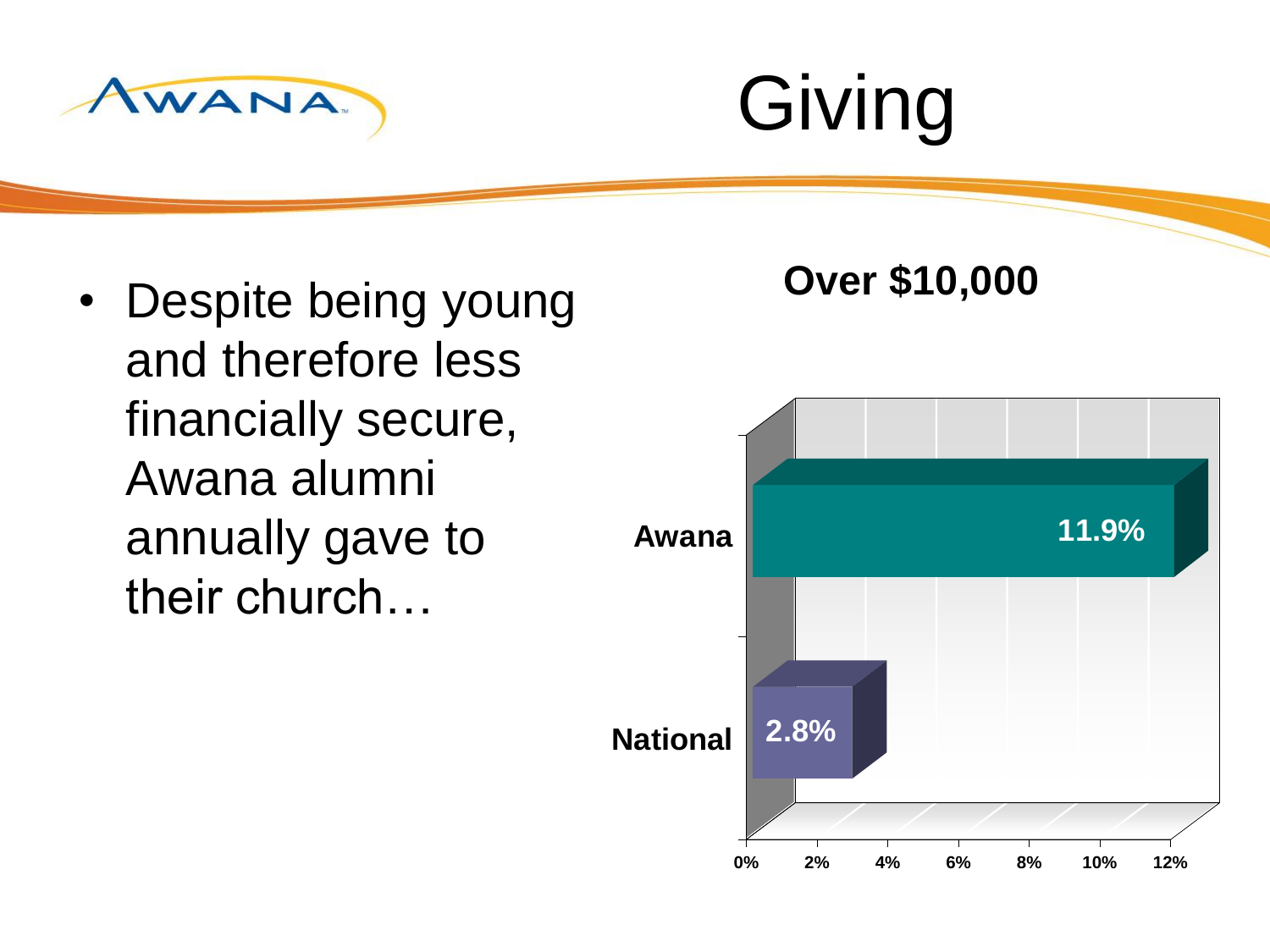

## **Choir**

• Though there is no reason to assume that Awana alumni are more musical, they participate more in choir than even the most religious segment in America.



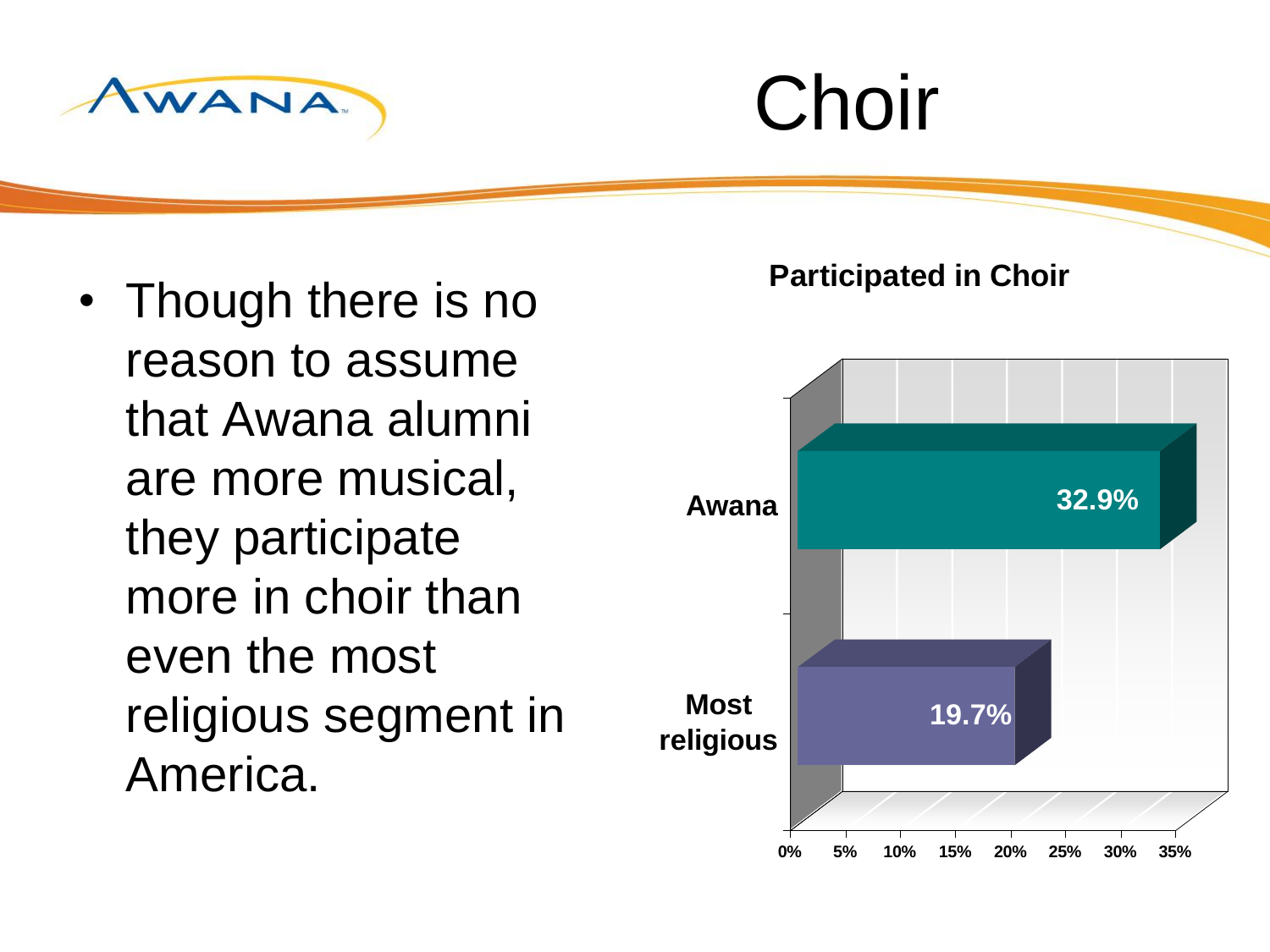

## Moral Attitudes

• Awana alumni are overwhelmingly more likely than other surveyed to believe that sexual relations before marriage is always wrong.

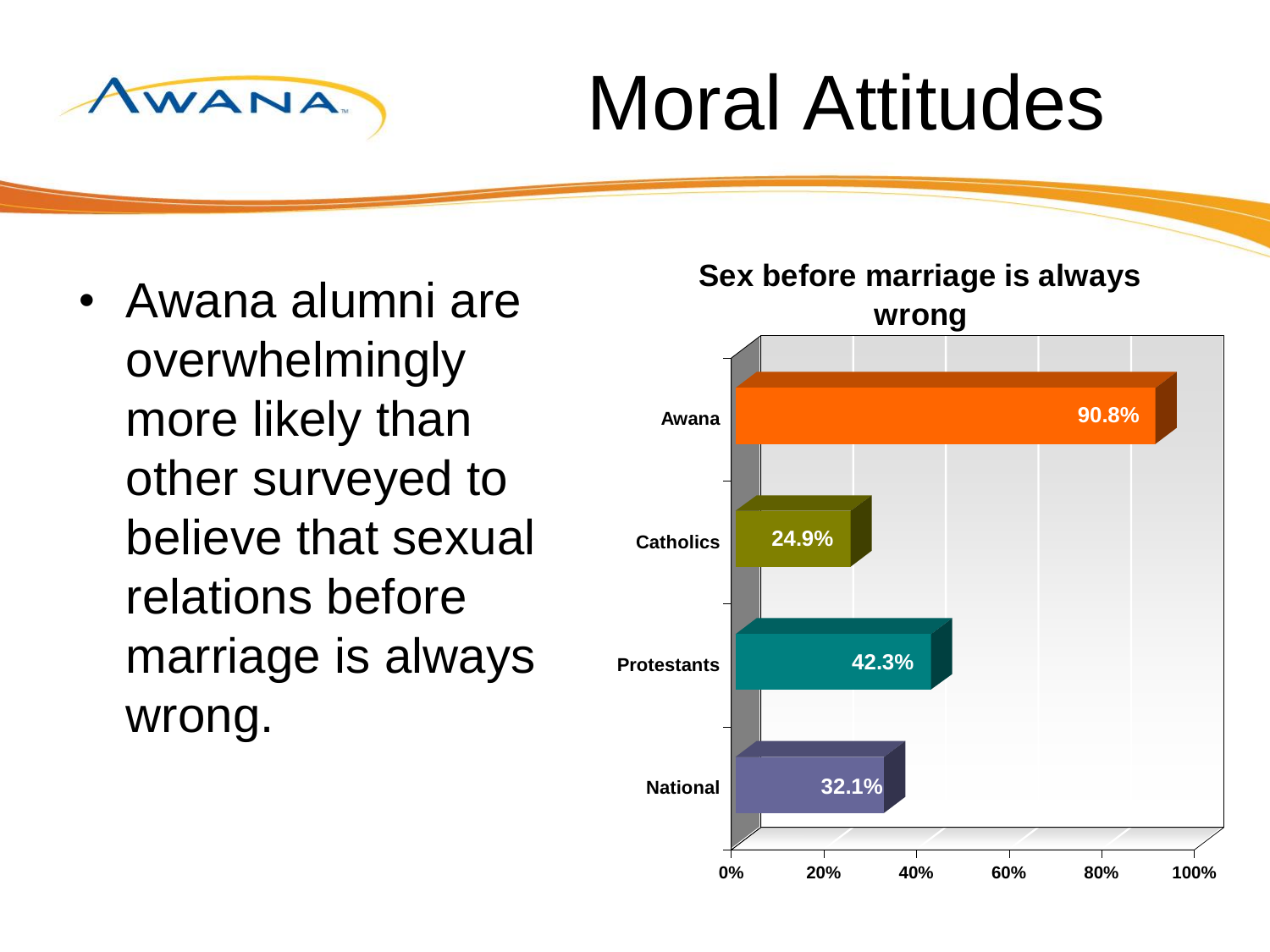

### Social Justice

- *"In order to be a good person, is it important to seek social and economic justice?"*
- NOTE: This question did not qualify what was meant by *"good person."*

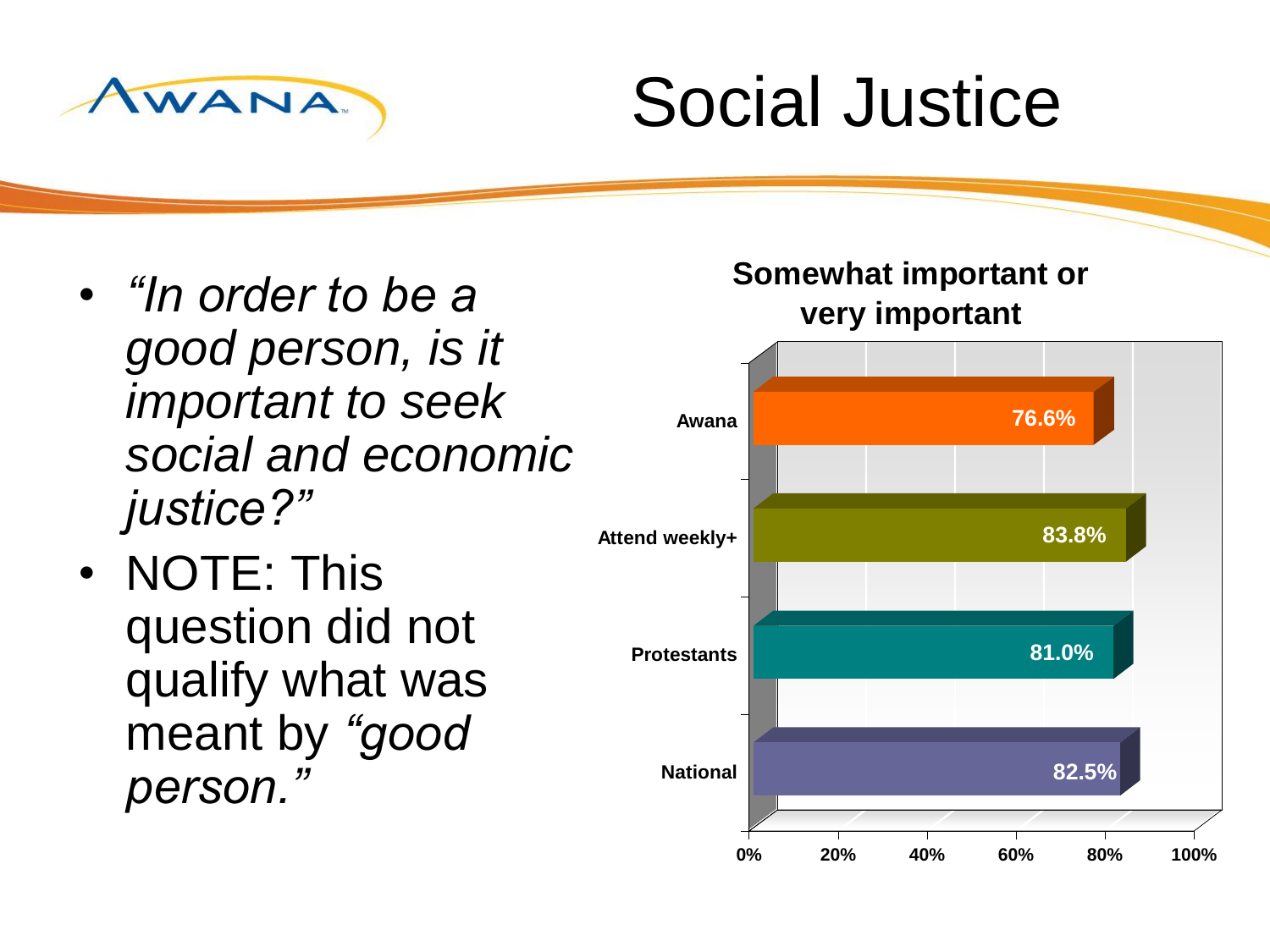

### Duty to Share Christ

• *70% of Awana alumni talked with their friends about Christ in the previous month.*

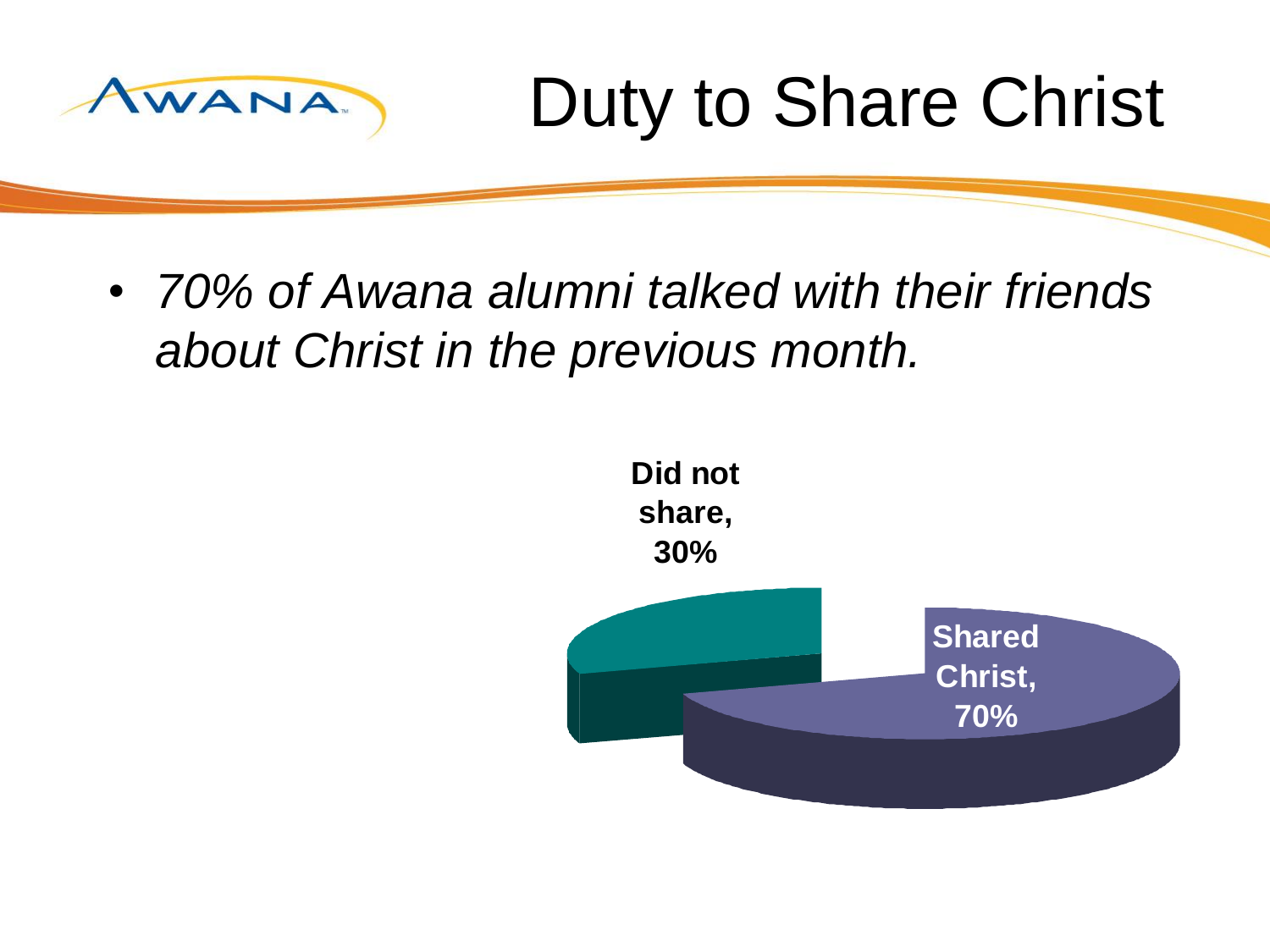#### AWANA Participation by Children

• *If you have children now or would like to have children at some point in the future, would you want them to participate in an Awana program?*

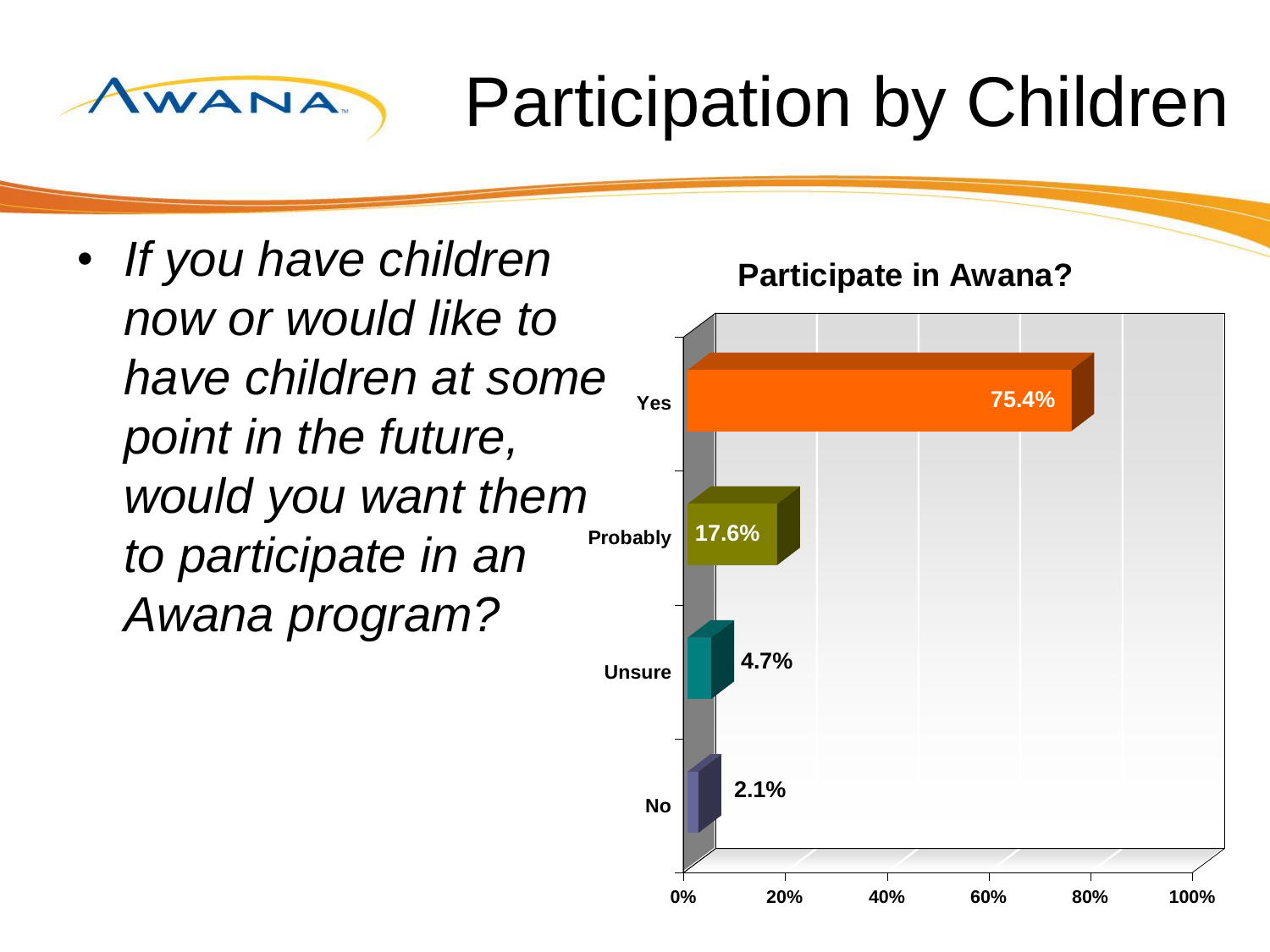

Awana In Summary…

Despite America still being a relatively religious country, Awana alumni far outstrip the average American in almost every area of Christian life – both in terms of beliefs and actions.

– CT Creative